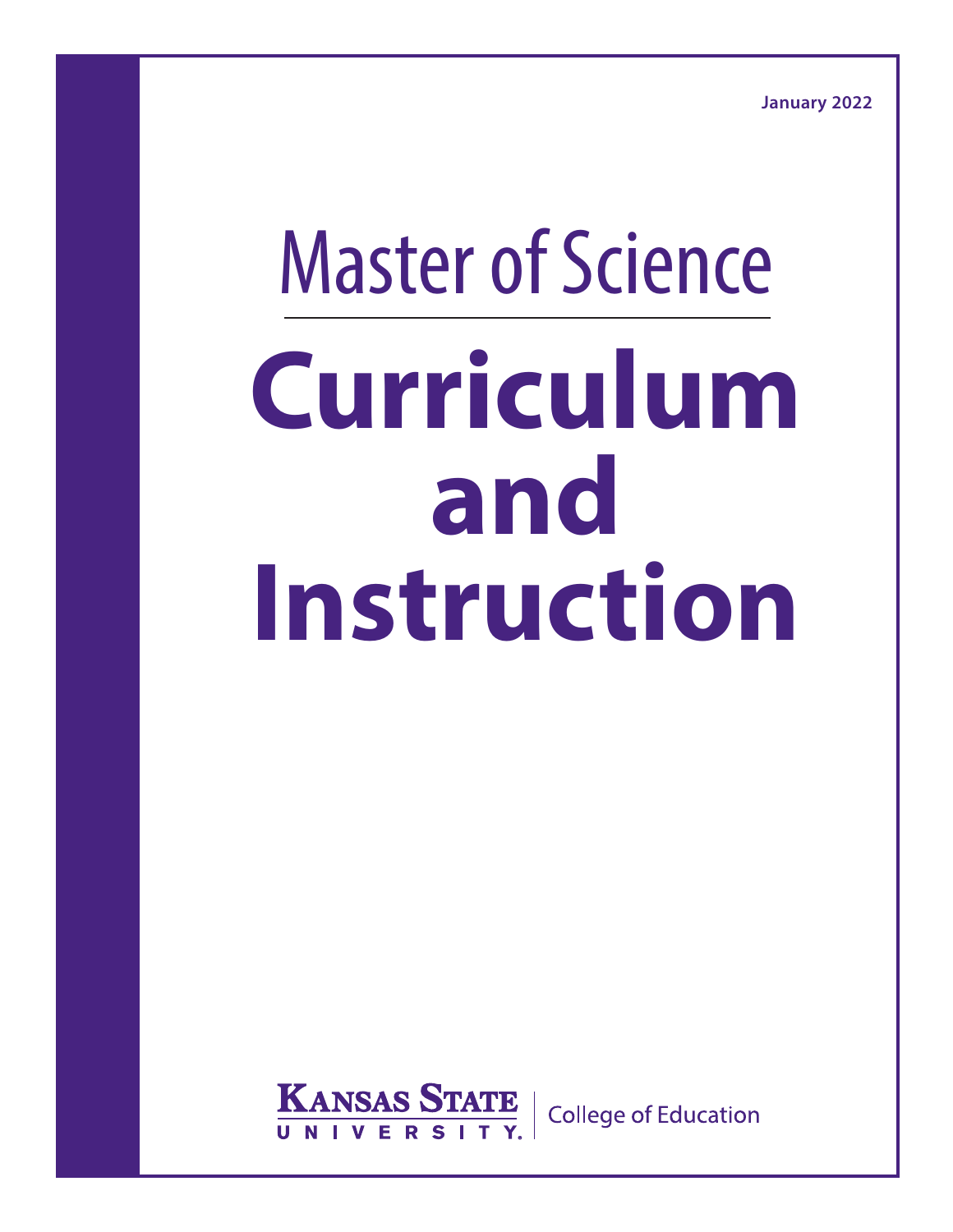## **Master of Science in Curriculum and Instruction**

College of Education, Kansas State University

*Preparing Educators to be Knowledgeable, Ethical, Caring Decision Makers for a Diverse and Changing World*

## **MISSION STATEMENT**

The College of Education is dedicated to preparing educators to be knowledgeable, ethical, caring decision makers for a diverse and changing world through excellence in the:

- delivery of exemplary instruction to students at the undergraduate and graduate levels;  $\blacksquare$
- production, interpretation, and dissemination of sound and useful research and scholarship;  $\blacksquare$
- $\blacksquare$ leadership, collaboration, and service within the profession; and
- promotion, understanding, and celebration of diversity.

# **ADMISSION REQUIREMENTS**

Admission to graduate study is granted by the Dean of the Graduate School upon the recommendation of the faculty in the graduate program. Applicants seeking admission to this master's degree program must submit the information noted below. Before starting the online application, gather all information and documents for all of the following admission requirements so that they can be entered into the application. *All materials must be received before review will begin.*

## **A. A Completed Online Graduate School Application.**

Go to the Graduate School home page *http://www.k-state.edu/grad/* and click on "Admissions" "Application Process." Follow the prompts for completing the process.

## *Application Deadlines*.

*U.S. Citizens and Permanent Residents*: Applications are accepted throughout the year.

*International Students*: The online application, application fee, test scores, transcripts, financial documents, and all required application materials need to be submitted by the following dates:

- **January 1** for fall (August) enrollment  $\mathbf{r}$
- **August 1** for spring (January) enrollment
- **December 1** for summer (June) enrollment

# **B. Graduate School Application Fee.**

*Domestic Students*—A \$65 application fee is required for all domestic students; *your application will not be processed without this fee.* The fee can be paid by credit card when completing the online application.

*International Students*—A \$75 application fee is required; *your application will not be processed without this fee*. The fee can be paid by credit card when completing the online application.

## **C. Transcripts.**

You must upload to the online application a scanned copy (PDF preferred) of the transcript(s) from each college or university where you received your bachelor's degree(s) and completed any post baccalaureate course work or degrees. Unofficial transcripts are acceptable. This includes your K-State transcript if you are a K-State graduate.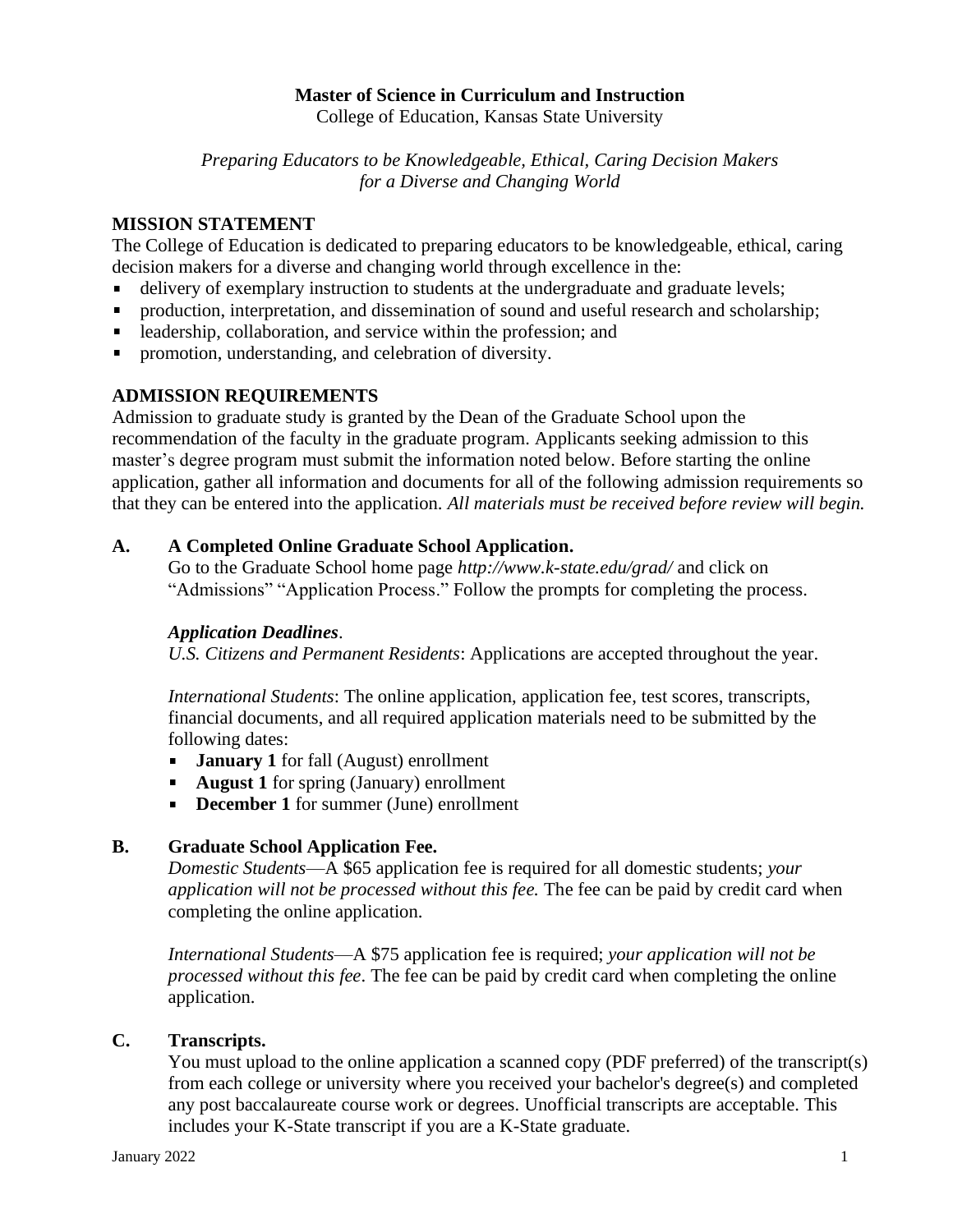If you are admitted, you will be required to submit an official transcript for GPA and degree conferral verification from the institution(s) where you received your degree(s) and completed any post-baccalaureate credits to the Graduate School.

Students whose transcripts are not in English must furnish a translation by an appropriate authority. Failure to list any colleges or universities attended may result in dismissal from the university.

# **D. Statement of Goals and Professional Experience.**

You must upload into the online application a 1-2 page statement that includes the following information:

- Career and professional goals and aspirations, and how being accepted to the program will benefit your goals and aspirations
- Your intended area of specialization in the program
- A description of your work experience within education or a related field (e.g., past and present employment)
- Future professional plans (e.g., Upon completion of the degree, do you plan to stay in your current position? If not, what type of position would you like to seek?)
- Do you plan to complete classes as a part-time or full-time student? If a full-time student, do you intend to seek a graduate assistantship? Which semester would you begin?
- If you have a request for a certain advisor, indicate that preference in the statement.

# **E. Letters of Recommendation.**

*Three letters* of recommendation are needed from college or university educators and/or colleagues or supervisors who are qualified to address your professional skills and your potential for success in the graduate program. Enter the names and email addresses of the recommenders into the appropriate area in the online application.

# **F. English Language Proficiency.**

To demonstrate competence in the English language, an official report of scores not more than 18 months old (see the Graduate School web site for dates) on the Test of English as a Foreign Language (TOEFL), International English Language Testing System - academic exam (IELTS) or Pearson Test of English (PTE) must be sent to Kansas State University for all applicants whose primary language is not English. Enter your scores in the online application and upload the report of your scores.

Learn more about [English proficiency requirements](http://www.k-state.edu/grad/admissions/application-process/international/index.html#English-Proficiency-Requirements) at: *http://www.k-state.edu/grad/admissions/application-process/international/*

# **INTERNATIONAL APPLICANTS**

International applicants must meet the same academic standards for admission as those required of domestic students. When applying for admission, international applicants must provide documentation of **English language proficiency**. Detailed information about this is provided at the following website:

*http://www.k-state.edu/grad/admissions/application-process/international/*

# **THE REVIEW PROCESS**

These are the steps in the application and review process: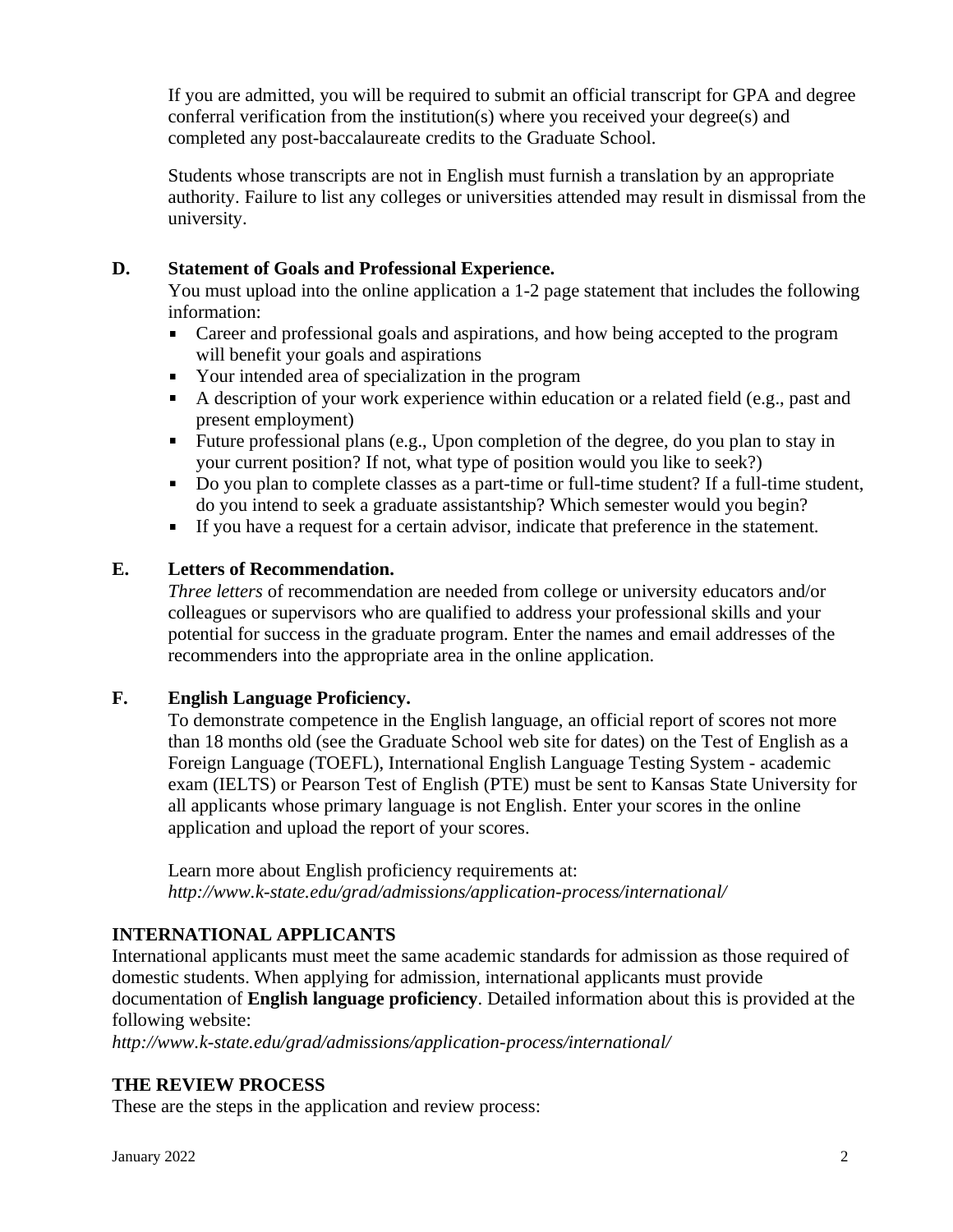- First, the applicant completes the online graduate application. This includes paying the application fee and uploading all additional documentation that is required.
- Second, once the online application has been completed and all needed additional documentation has been provided, the graduate program to which the student is applying will review the application and make an admission recommendation to the Graduate School.
- $\mathbf{u}$  . Third, the Graduate School reviews the application and the recommendation from the department. The Graduate School then sends an official decision letter to the applicant.

## **ADDITIONAL INFORMATION**

**Faculty Contact in the Program. For more information, contact:** Dr. Kay Ann Taylor, Associate Professor Director, C&I Graduate Programs Department of Curriculum and Instruction ktaylor@ksu.edu

**Special (Nondegree) Status.** In some cases, a student may wish to take a course(s) prior to being admitted in a degree program. In these cases, a person must be admitted as a nondegree student. No more than nine credit hours earned as a nondegree student may be applied toward an advanced degree. However, *successful completion of any hours taken as a nondegree student does not guarantee admission into the program.* Nondegree students are *not* eligible for financial assistance. A faculty advisor is *not* assigned to nondegree students.

**Financial Aid.** Questions about financial assistance should be directed to the Office of Student Financial Assistance, 104 Fairchild Hall, Manhattan, KS 66506, 785-532-6420, *[finaid@k-state.edu.](mailto:ksusfa@ksu.edu)* For information regarding financial aid, you may go to *www.k-state.edu/sfa.*

**Graduate Assistantships.** A limited number of graduate assistantships are available in the College of Education. Go to *<https://coe.k-state.edu/student-success/graduate/assistantships.html>* for detailed information and application procedures. It is helpful to talk with the appropriate department chair as early as possible to learn of assistantships available in the department.

**Graduate Handbook**. Once admitted, students should become familiar with the Graduate Handbook at *http:www.k-state.edu/grad/graduate-handbook/*. This handbook includes policies and procedures about advising, the program of study, enrollment, transfer credits, the final oral/written exam, required approval forms, and other aspects of the graduate program.

**Advisor and Program of Study.** Once admitted to the program by the Graduate School, an advisor is assigned. The advisor assists the student in selecting the courses to be taken in the master's degree. The Program of Study with the list of courses is submitted to the Graduate School upon completion of nine hours (part-time students) or during the second semester (full-time students). The student's program is directed by a three members of the graduate faculty in the Department of Curriculum and Instruction, including an advisor with expertise in the student's area of emphasis and two other faculty members in curriculum and instruction.

**Additional Information about the Program.** The College of Education website for this program includes more information about:

- A checklist of student responsibilities
- Student learning outcomes and professional dispositions
- Program completion portfolio guidelines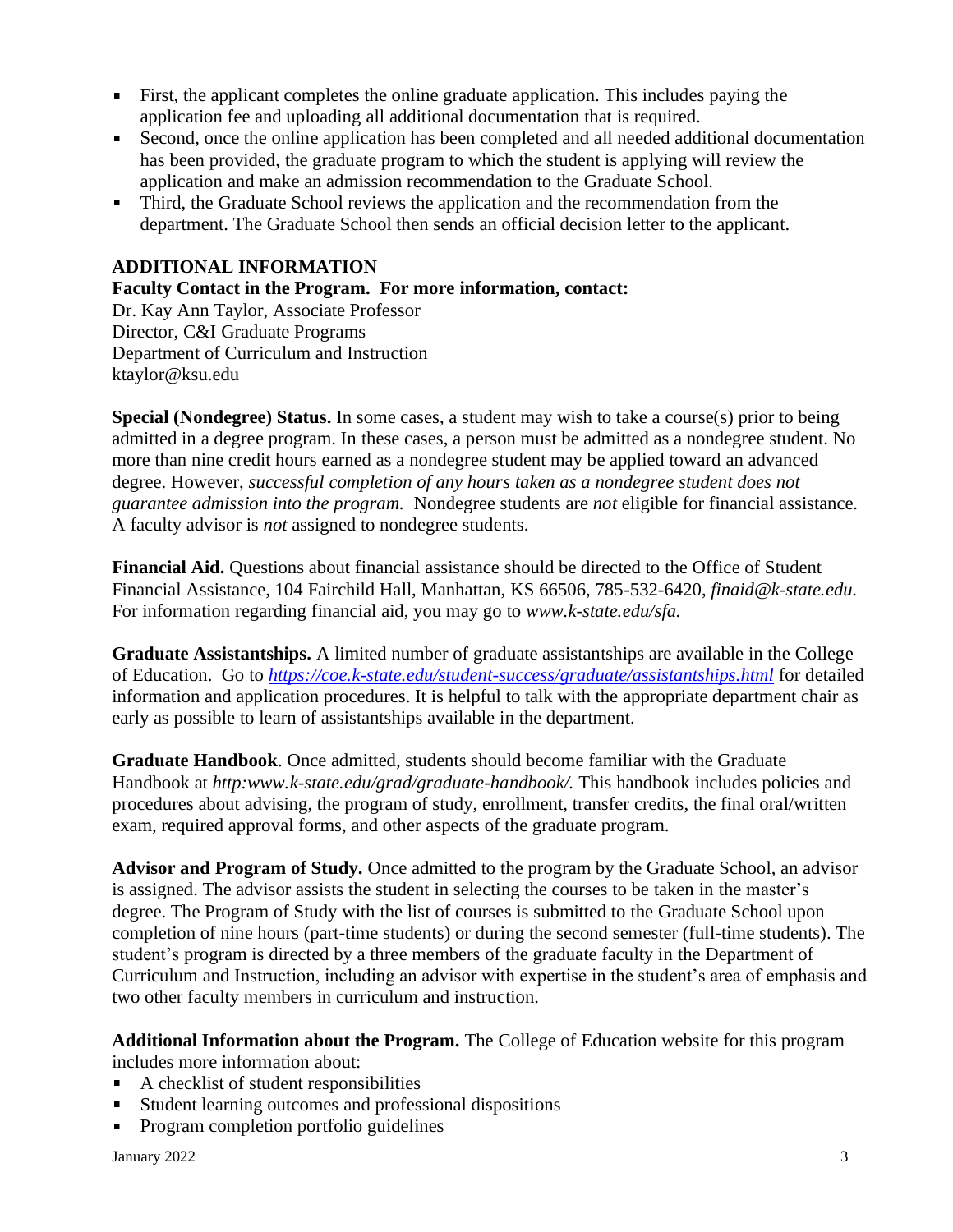# **Program Requirements for the Master's Degree in Curriculum and Instruction**

## 31-36 credit hours

## **A. Curriculum (3 hours)**

This category addresses all aspects of K-12 curriculum. It is intended that one course in curriculum would address the broad range of these issues.

- The foundations of curriculum (philosophical, historical, psychological, and social foundations; curriculum theory)
- The principles of curriculum (aims, goals, objectives; curriculum design, development, implementation, and evaluation)
- Issues of curriculum (trends and issues; future directions; national standards)

#### *Recommended courses for this core category:*

EDCI 803 Curriculum Development

Or a curriculum course approved by the student's advisor and committee.

## **B. Teaching and Learning (3 hours)**

This category deals with theoretical, practical, and research-based issues associated with the creation of an environment for effective teaching and learning. The following topics are representative of the issues that might affect the creation of the learning environment:

- Teaching strategies (e.g., direct instruction, cooperative learning)
- **Learning theory (e.g., sociocultural theory, schema theory)**
- Theory and research into practice
- **Instructional planning and design**
- **Assessment**
- **EXECUTE:** Learning environments (organization, management, discipline)
- **Standards and practices**

One course in teaching and learning may address only one of these issues; one course is not intended to provide a survey of all possible issues that affect the creation of a learning environment.

#### *Recommended courses for this core category:*

EDCEP 715 Principles of Assessment

- EDCI 720 ESL/Dual Language Methods
- EDCI 831 Contemporary Issues in Teaching and Learning

EDCI 862 Instructional Systems Design

EDCI 882 Teaching and Learning Models

Or a teaching and learning course approved by the student's advisor and committee.

## **C. Diversity (3 hours)**

This category addresses the nature of learner differences and the instructional implications of these differences. Teaching students in a pluralistic society entails knowledge of many possible factors that may affect student performance, behavior, and instruction.

Student diversity may be due to factors such as: ethnicity, race, socioeconomic status, gender, exceptionalities, language, religion, sexual orientation, or geographical areas. One course in diversity may address several of these issues; but one course is not intended to provide a survey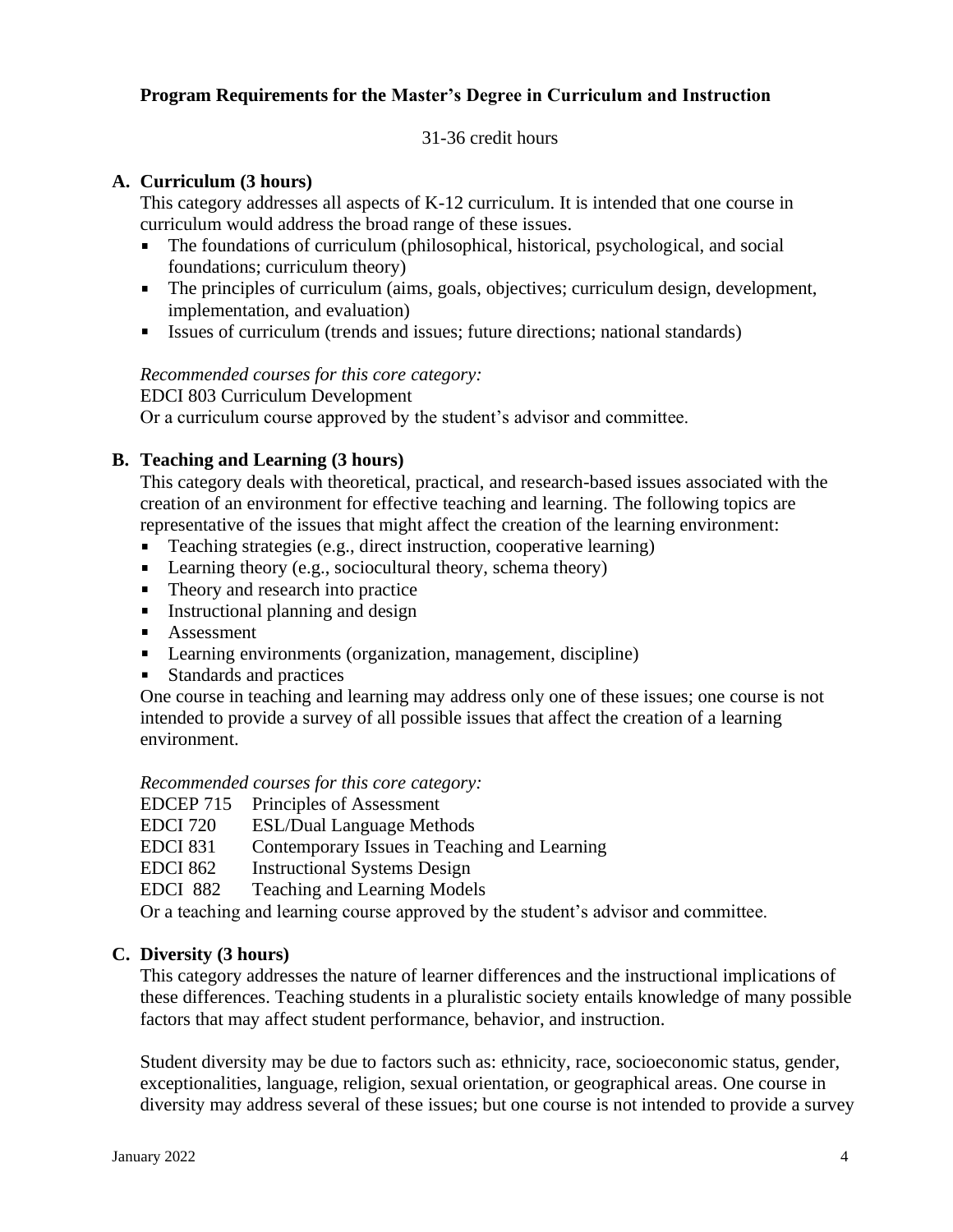of all possible issues that address the nature of learner differences, the instructional implications of these differences, and the nature of the institution of schooling and biases that may exist.

*Recommended courses for this core category:* EDCI 740 Culture and Language in Classroom Practice EDCI 755 Multicultural Issues in Teaching EDCI 812 History of Education EDCI 813 Comparative Philosophies of Education EDCI 864 Social/Cultural Issues in Educational Technology Or a diversity course approved by the student's advisor and committee.

## **D. Educational Technology (3 hours)**

This category examines:

- Roles that technology, teachers, and learners may take in any educational context
- Ways of integrating technology into teaching and learning
- **Issues involved in using technology in K-12 settings**

*Recommended courses for this core category*:

EDCI 718 Introduction to Educational Technology

## **E. Research and Scholarship (3 hours)**

This category deals with interpreting, using, and conducting research and scholarly activities. Scholarship might include analysis, position papers, essays, research into practice, and other creative endeavors. Scholarship is broader and more inclusive than research. Research is a specific form of scholarship.

This category addresses:

- The many forms of scholarship
- Scientific and naturalistic research
- Analysis, interpretation, and application of research and scholarship to improve teaching and learning
- **•** Designing and conducting research and scholarship
- How research relates to practice

It is intended that one course in research and scholarship would address the broad range of these issues. *Students must complete the research course before starting the master's degree project, report, or thesis (see category F).*

*Recommended courses for this core category:*

EDCI 760 Action Research in Education

EDCEP 816 Research Methods in Education

Or a research and scholarship course approved by the student's advisor and committee.

# **F. Project, Report, or Thesis (1 - 6 hours)**

Students must complete a research course in Category E before starting this project, report, or thesis. The results of the project, report, or thesis are to be reported to the student's supervisory committee in the oral exam in the last semester of the degree program.

## *Project* **(1 hour)**

The master's project is conducted under EDCI 890 (Master's Project).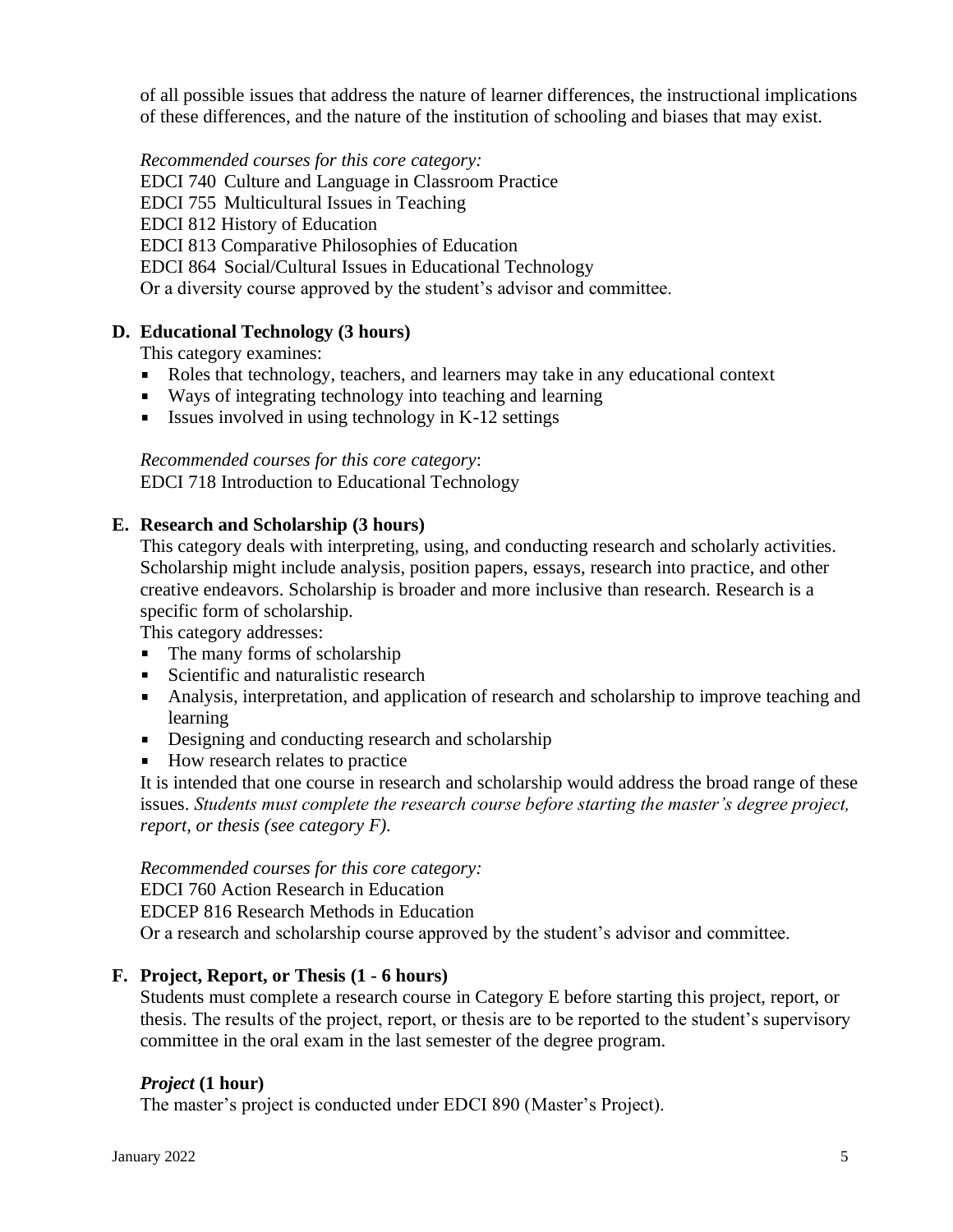The objective of the project is to provide documentation of the improvement of the student's teaching and his/her impact on student learning as a result of the master's program. Students select a theme pertinent to their own practice. This includes the construction of a professional portfolio to represent the student's learning throughout the master's degree program. The Curriculum and Instruction Master's Program Completion Portfolio outline can be found on the College of Education website under the Academics > Graduate Degree Programs menu.

## *Report* **(2 hours)**

*The master's report is conducted under EDCI 898 (Master's Report).*

A master's report is generally shorter than a thesis, and it may present the results of a more limited research investigation. Alternatively, it may review the state of a particular scholarly or scientific problem, or it may describe a project appropriate to the disciplines.

## *Thesis* **(6 hours)**

## *The master's thesis is conducted under EDCI 899 (Master's Thesis).*

The master's thesis presents the results of an original investigation of a problem or topic approved by the candidate's supervisory committee. Its purpose is to demonstrate the candidate's ability to conduct original research of a type appropriate to the academic discipline, to analyze the information obtained from the research, and to present the results in a form acceptable to the supervisory committee.

## **G. Area of Specialization (15 hours)**

Students must select one of the following areas of specialization (details for each are on the following pages). All are offered on campus or online.

- G-1 Elementary/Middle Level Curriculum and Instruction
- G-2 Reading/Language Arts
- G-3 The Reading Specialist Endorsement
- G-4 Middle Level/Secondary Curriculum and Instruction
- G-5 Educational Technology
- G-7 English as a Second Language
- G-8 Learning Skills/School Improvement
- G-9 Mathematics Education
- G-10 Civic Education
- G-11 World Modern Language

## **G-1 Elementary/Middle Level Curriculum and Instruction** (15 hours)

This specialization is intended for elementary teachers who teach a variety of subjects and middle-level teachers who teach in more than one subject field. Core and elective courses for this specialization are intended to focus on curricular issues of the subjects that elementary/middle level teachers teach (e.g., math, science, social studies, science, language arts, reading).

*Recommended Courses:*

EDCI 776 Teaching in Middle Schools

- EDCI 816 Approaches to Reading Instruction
- EDCI 820 Contemporary Issues in Language Arts
- EDCI 821 Advanced Methods in the Teaching of K-12 Mathematics
- EDCI 822 Contemporary Issues in Social Studies
- EDCI 834 Improving Science Teaching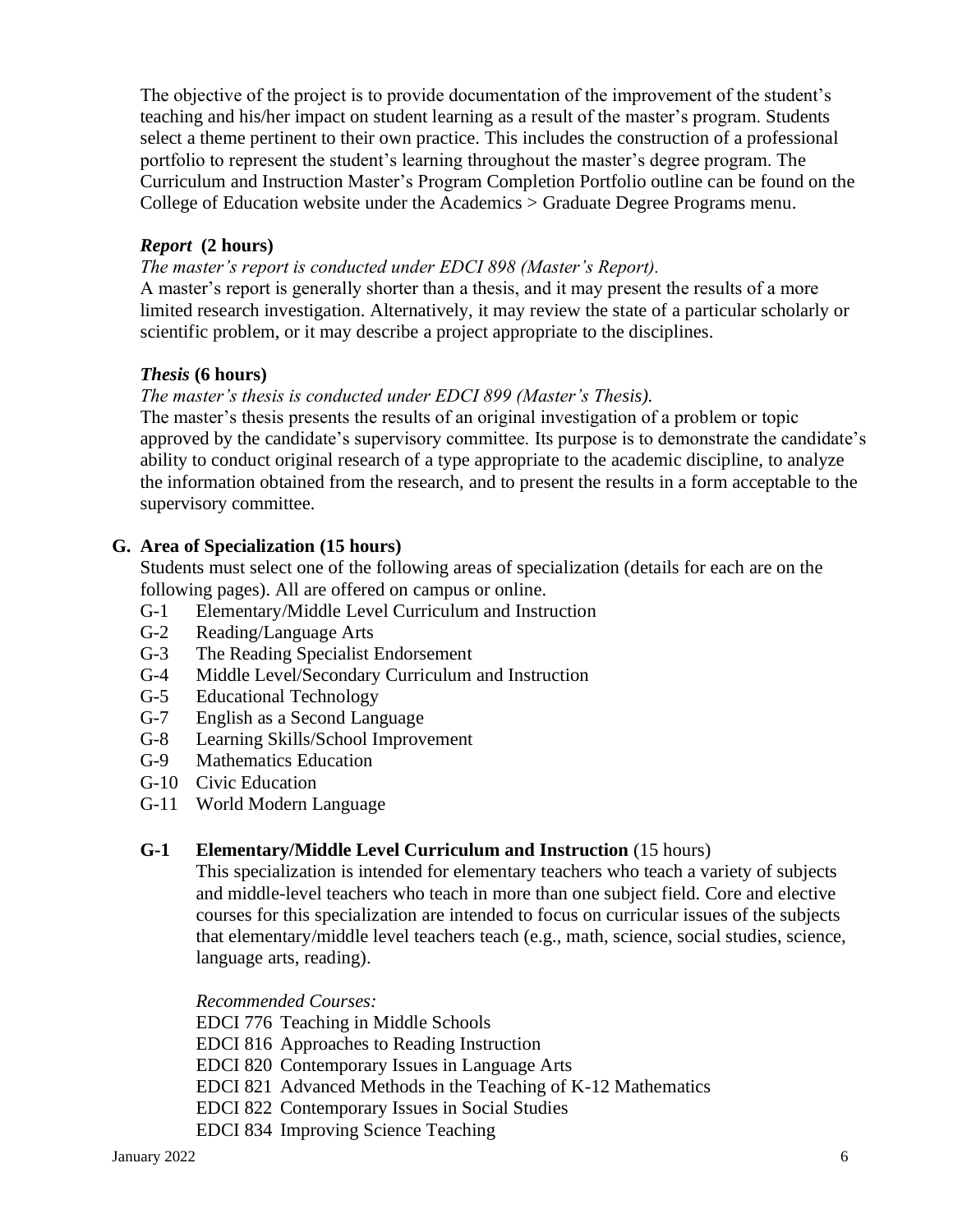Or other courses approved by the advisor.

## **G-2 Reading/Language Arts** (15 hours)

Master's degree candidates may specialize in reading/language arts without taking the particular courses for the reading specialist endorsement (that endorsement can be obtained with specialization G-3). Students may choose any 15 hours of approved elementary/middle level and/or secondary courses that emphasize reading and the language arts. Some of the courses may have prerequisites; see the university catalog for that information.

## *Recommended Courses:*

EDCI 715 Reading in the Content Areas EDCI 756 Tradebooks across the Curriculum EDCI 758 Reading/Writing Connections EDCI 816 Approaches to Reading Instruction EDCI 820 Contemporary Issues in Language Arts EDCI 840 Literacy Assessment EDCI 841 Supporting Struggling Readers EDCI 878 The Language Arts Curriculum Or other courses approved by the advisor.

## **G-3 Reading Specialist Endorsement** (15 hours + 3 hours practicum)

This specialization provides the needed coursework and practicum for the reading specialist license, which is available from the Kansas State Department of Education (KSDE). After completing this coursework, students need to submit an application for the license to KSDE along with some additional requirements that are outlined below.

*Required courses* (15 hours): EDCI 816 Approaches to Reading Instruction EDCI 818 Theoretical Models of Reading EDCI 840 Literacy Assessment EDCI 841 Supporting Struggling Readers EDCI 930 Leadership in Literacy *Required Practicum* (3 hours): EDCI 945Clinical Practicum in Reading

*Licensing Information for the Reading Specialist.* Students who want to apply for the KSDE reading specialist license should contact the College of Education licensure officer—Di Murphy at: *dim@ksu.edu* or 785-532-5524. Licensing information is available on the College of Education website under the Student Success menu.

After completing the coursework and practicum, applicants for the license must also meet the following additional KSDE requirements:

- 1. Take the Praxis exam for the Reading Specialist (test number **5301**) and report a score of **164** or higher. To register for the Praxis exam, go to: *www.ets.org/praxis.* To have your score sent to Kansas State University, enter code **# 6334** when registering for the Praxis.
- 2. Hold a master's degree. (It is permitted, but not necessary, to include the required courses as part of the master's degree.)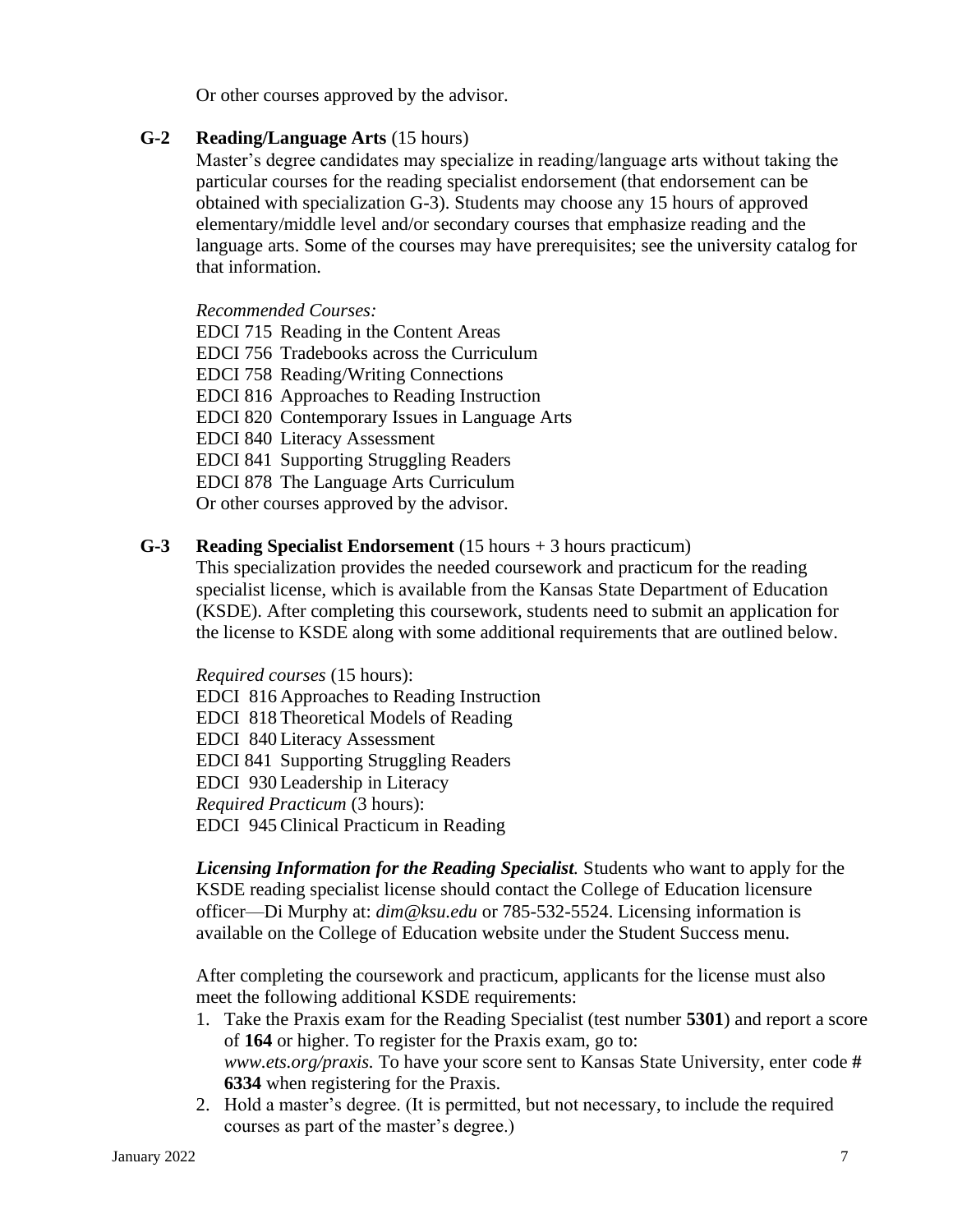- 3. Have a 3.25 grade point average in graduate coursework.
- 4. Hold a currently valid Kansas professional teaching license.
- 5. Have recent teaching experience or coursework (i.e., at least one year of teaching or 8 credit hours within the last six years)

#### **G-4 Middle Level/Secondary Curriculum and Instruction** (15 hours)

This specialization is for middle-level and secondary teachers who teach in one subject field. This specialization is designed to enhance one's knowledge and skills about their teaching field (e.g., education in math, science, social studies, language arts, family and consumer sciences, agriculture, vocational fields). These courses may relate to the content being taught, the curricular program, or instructional aspects of the teaching field. The requirements include:

- *A curriculum course in the teaching field* (3 hours)
- *Electives* (12 hours)  $\blacksquare$

Students taking courses for the graduate certificate in teaching and learning may apply those courses for this master's degree specialization in middle level/secondary curriculum and instruction. More information on the graduate certificate in teaching and learning is available on the College of Education website under the Academics > Graduate Certificates menu.

## **G-5 Educational Technology** (15 hours)

This area of specialization focuses – following guidelines prescribed by the Association for Educational Communications and Technology (AECT) – on the study and ethical practice of facilitating learning and improving performance by creating, using, and managing appropriate technological processes and resources. While K-12 educators constitute its largest audience, this specialization is equally appropriate for those from higher education or corporate/industry backgrounds who want to explore the role of educational and communications technologies in enabling effective teaching and meaningful learning. This specialization also provides a solid foundation for those wishing to pursue a doctoral program in Educational Technology.

#### *Required Foundations Courses*

B: Teaching and Learning (3 hours)

- **EDCI 862 [Instructional Systems Design](http://catalog.k-state.edu/preview_program.php?catoid=2&poid=482&returnto=124)**
- C: Diversity (3 hours)
- EDCI 864 [Social/Cultural Issues in Educational Technology](http://catalog.k-state.edu/preview_program.php?catoid=2&poid=482&returnto=124)
- D: Educational Technology (3 hours)
- EDCI 718 [Introduction to Educational Technology](http://catalog.k-state.edu/preview_program.php?catoid=2&poid=482&returnto=124)  $\blacksquare$

*Area of Specialization Courses*

*Required* (12 credit hours)

- $\blacksquare$ EDCI 863 [Online Teaching and Learning](http://catalog.k-state.edu/preview_program.php?catoid=2&poid=482&returnto=124)
- $\mathbf{u}^{\prime}$  . EDCI 866 [Educational Technology Change Management](http://catalog.k-state.edu/preview_program.php?catoid=2&poid=482&returnto=124)
- **EDCI 887 Educational [Technology Proseminar I](http://catalog.k-state.edu/preview_program.php?catoid=2&poid=482&returnto=124)**
- **EDCI 888 [Educational Technology Proseminar II](http://catalog.k-state.edu/preview_program.php?catoid=2&poid=482&returnto=124)**

*Electives* (select at least 3 credit hours from the following)

 $\blacksquare$ EDCI 826 Contemporary Technologyies in Mathematics Education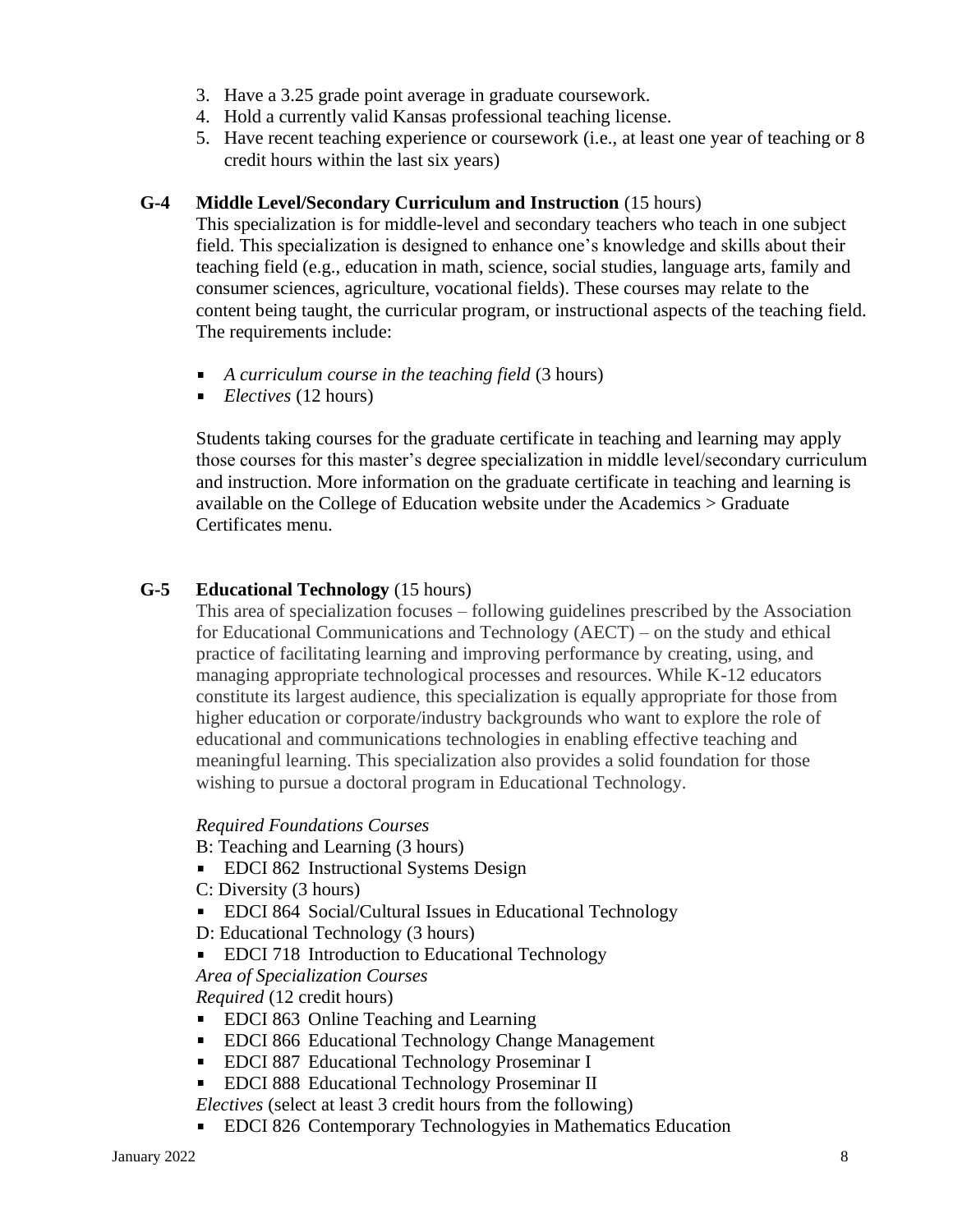Any other Educational Technology centered elective approved by the advisor

## **G-7 English as a Second Language (ESL endorsement)** (15 hours)

This area of specialization provides teachers with methods and strategies to help non-English speaking students in U.S. schools to continue to achieve academic progress while learning the English language. Specifically, this 15-hour area of specialization meets the requirements for the English for Speakers of Other Languages (ESOL) endorsement in the state of Kansas.

*Required Courses:*

EDCI 720 ESL/Dual Language Methods EDCI 731 ESL/Dual Language Linguistics EDCI 740 Culture and Language in Classroom Practice EDCI 742 ESL/Dual Language Assessment EDCI 745 ESL/Dual Language Elementary Practicum, or EDCI 746 ESL/Dual Language Secondary Practicum (For students seeking the ESL endorsement, any substituted course must closely address the content of the course it is replacing.)

*Licensing Information for ESOL.* Students who want to apply for the KSDE license should contact the College of Education licensure officer—Di Murphy at *[dim@ksu.edu](mailto:dim@ksu.edu)* or 785-532-5524. Licensing information is available on the College of Education website under the Student Success menu*.*

After completing the coursework and practicum, applicants for the license must also meet the following additional KSDE requirements:

Take the Praxis exam for the English for Speakers of Other Languages (test number **0361—**Paper version, or test number **5361—**computer version) and report a score of **138** or higher. To register for the Praxis exam, go to: *www.ets.org/praxis.* To have your score sent to Kansas State University, enter code **# 6334** when registering for the Praxis.

## **G-8 Learning Skills/School Improvement** (15 hours)

This area is appropriate for educators who want to develop knowledge and skills to work with others in the school or district on improvement in curriculum and instruction. Course selection should be done with the guidance of an advisor.

EDCI 991 - Internship in [Curriculum](https://catalog.k-state.edu/preview_program.php?catoid=45&poid=15034&returnto=8158) and Instruction **Credits:** 1-18 OR other courses approved by the advisor.

## **G-9 Mathematics Education (**15 hours**)**

This area of specialization is designed for teachers who wish to further their understandings of mathematics curriculum, content, and pedagogy. Courses are designed to provide a contemporary perspective on teaching mathematics in K-12 schools.

## *Recommended Courses:*

EDCI 729 Middle-Level Mathematics for Teachers EDCI 821 Advanced Methods in the Teaching of K-12 Mathematics EDCI 823 History of Mathematics Education